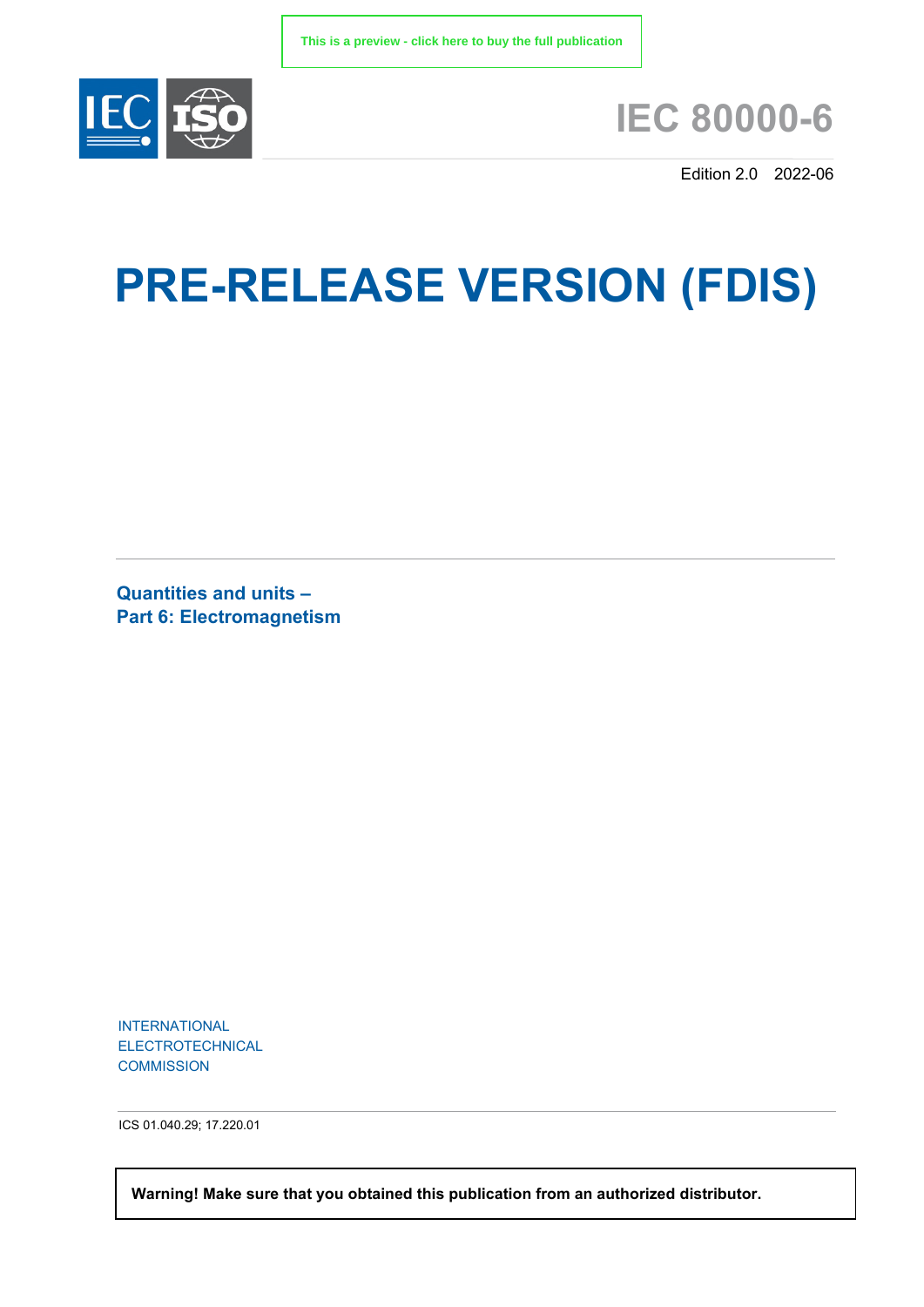

### **25/732/FDIS**

#### FINAL DRAFT INTERNATIONAL STANDARD (FDIS)

| <b>PROJECT NUMBER:</b>       |                          |
|------------------------------|--------------------------|
| <b>IEC 80000-6 ED2</b>       |                          |
|                              |                          |
| DATE OF CIRCULATION:         | CLOSING DATE FOR VOTING: |
| 2022-06-10                   | 2022-07-15               |
|                              |                          |
| <b>SUPERSEDES DOCUMENTS:</b> |                          |
| 25/683/CDV, 25/712C/RVC      |                          |

| <b>IEC TC 25: QUANTITIES AND UNITS</b>                                                                      |                                                                 |                                                  |               |  |
|-------------------------------------------------------------------------------------------------------------|-----------------------------------------------------------------|--------------------------------------------------|---------------|--|
| SECRETARIAT:                                                                                                |                                                                 | SECRETARY:                                       |               |  |
| Italy                                                                                                       |                                                                 | Mr Luca Mari                                     |               |  |
| OF INTEREST TO THE FOLLOWING COMMITTEES:                                                                    |                                                                 | HORIZONTAL STANDARD:                             |               |  |
| TC 1, TC 77, TC 85, TC 106, CIS/D, CIS/I                                                                    |                                                                 | $\Box$                                           |               |  |
| <b>FUNCTIONS CONCERNED:</b>                                                                                 |                                                                 |                                                  |               |  |
| $\Box$ EMC                                                                                                  | ENVIRONMENT                                                     | QUALITY ASSURANCE                                | $\Box$ SAFETY |  |
| $\boxtimes$ SUBMITTED FOR CENELEC PARALLEL VOTING                                                           |                                                                 | <b>NOT SUBMITTED FOR CENELEC PARALLEL VOTING</b> |               |  |
| <b>Attention IEC-CENELEC parallel voting</b>                                                                |                                                                 |                                                  |               |  |
| The attention of IEC National Committees, members of<br>CENELEC, is drawn to the fact that this Final Draft |                                                                 |                                                  |               |  |
|                                                                                                             | International Standard (FDIS) is submitted for parallel voting. |                                                  |               |  |

This document is a draft distributed for approval. It may not be referred to as an International Standard until published as such.

In addition to their evaluation as being acceptable for industrial, technological, commercial and user purposes, Final Draft International Standards may on occasion have to be considered in the light of their potential to become standards to which reference may be made in national regulations.

Recipients of this document are invited to submit, with their comments, notification of any relevant patent rights of which they are aware and to provide supporting documentation.

#### TITLE:

**Quantities and units - Part 6: Electromagnetism**

PROPOSED STABILITY DATE: 2027

NOTE FROM TC/SC OFFICERS:

**Copyright © 2022 International Electrotechnical Commission, IEC**. All rights reserved. It is permitted to download this electronic file, to make a copy and to print out the content for the sole purpose of preparing National Committee positions. You may not copy or "mirror" the file or printed version of the document, or any part of it, for any other purpose without permission in writing from IEC.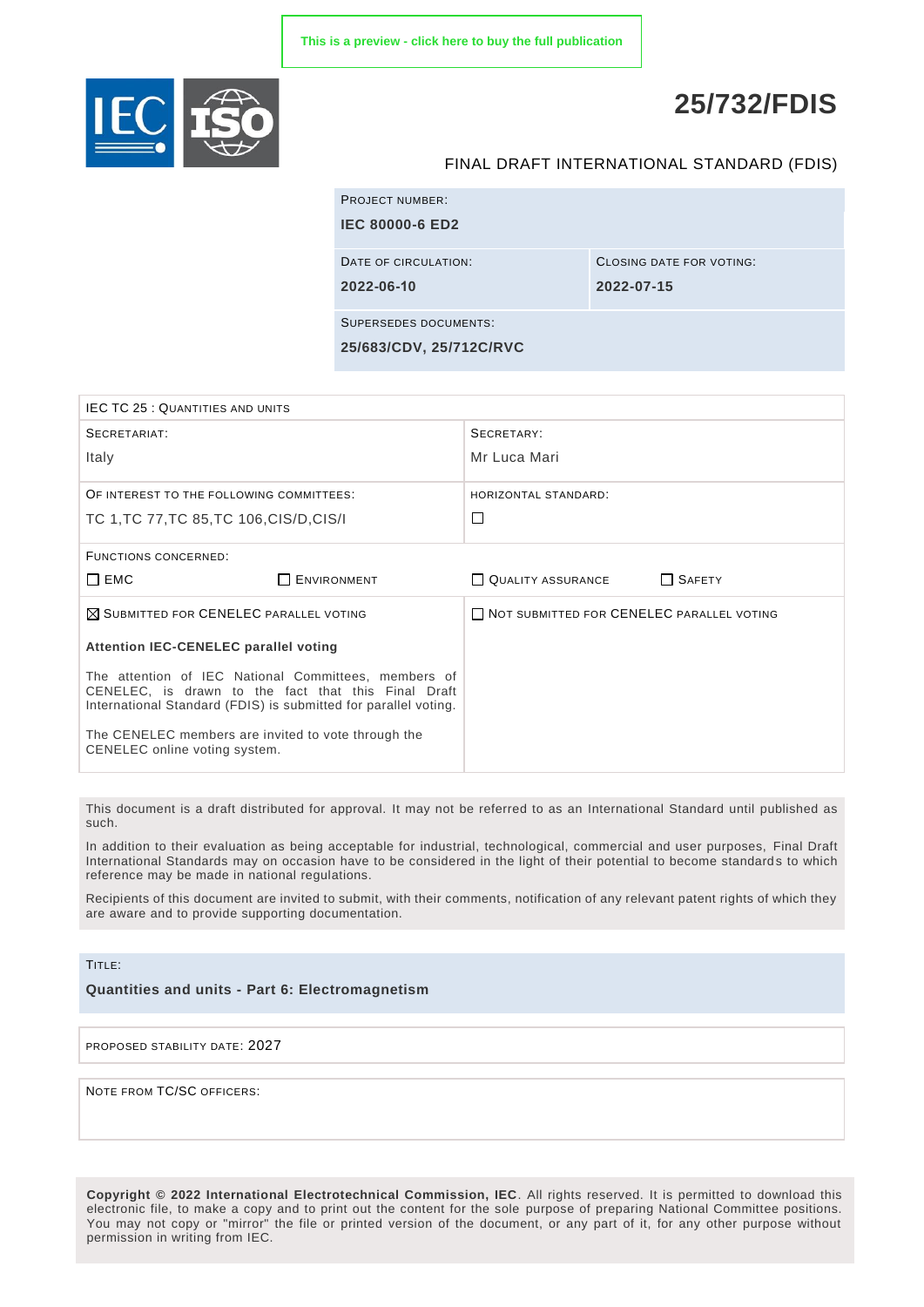$-2-$ 

IEC FDIS 80000-6 © IEC 2022

#### **CONTENTS**

| 0.1            |                                                                           |  |
|----------------|---------------------------------------------------------------------------|--|
| 0.2            |                                                                           |  |
| 0.2.1          |                                                                           |  |
| 0.2.2          | Remark on units for quantities of dimension one, or dimensionless         |  |
| 0.3            |                                                                           |  |
| 0.4            |                                                                           |  |
| 0.4.1          |                                                                           |  |
| 0.4.2          |                                                                           |  |
| 0.4.3          |                                                                           |  |
| 0.4.4          |                                                                           |  |
| 1              |                                                                           |  |
| $\overline{2}$ |                                                                           |  |
| 3              |                                                                           |  |
|                |                                                                           |  |
|                |                                                                           |  |
|                |                                                                           |  |
|                |                                                                           |  |
|                | Table A.1 – Deprecated units with special names taken from the CGS system |  |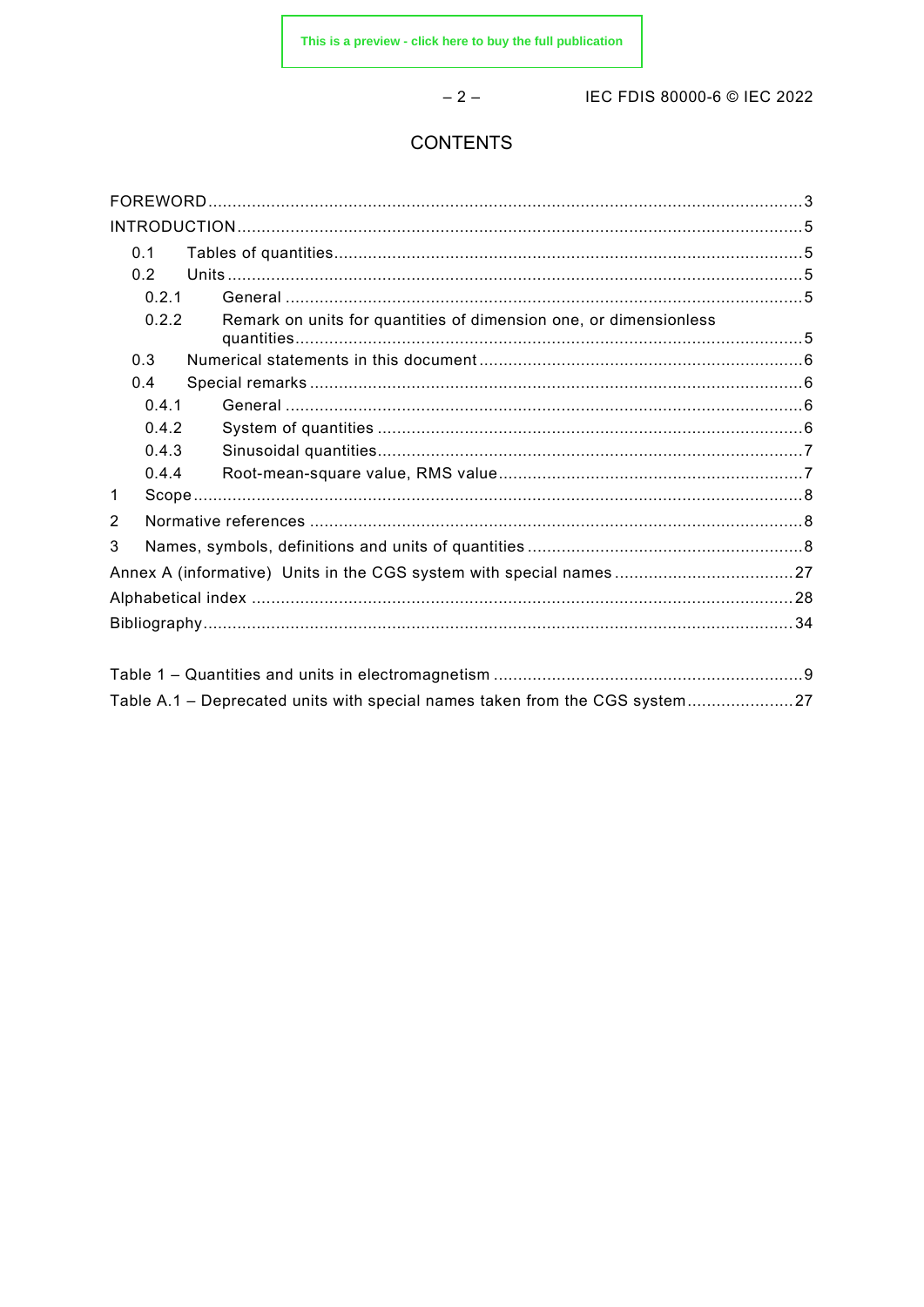IEC FDIS 80000-6 © IEC 2022  $-3-$ 

#### INTERNATIONAL ELECTROTECHNICAL COMMISSION

\_\_\_\_\_\_\_\_\_\_\_\_

#### **QUANTITIES AND UNITS –**

#### **Part 6: Electromagnetism**

#### FOREWORD

- <span id="page-3-0"></span>1) The International Electrotechnical Commission (IEC) is a worldwide organization for standardization comprising all national electrotechnical committees (IEC National Committees). The object of IEC is to promote international co-operation on all questions concerning standardization in the electrical and electronic fields. To this end and in addition to other activities, IEC publishes International Standards, Technical Specifications, Technical Reports, Publicly Available Specifications (PAS) and Guides (hereafter referred to as "IEC Publication(s)"). Their preparation is entrusted to technical committees; any IEC National Committee interested in the subject dealt with may participate in this preparatory work. International, governmental and non-governmental organizations liaising with the IEC also participate in this preparation. IEC collaborates closely with the International Organization for Standardization (ISO) in accordance with conditions determined by agreement between the two organizations.
- 2) The formal decisions or agreements of IEC on technical matters express, as nearly as possible, an international consensus of opinion on the relevant subjects since each technical committee has representation from all interested IEC National Committees.
- 3) IEC Publications have the form of recommendations for international use and are accepted by IEC National Committees in that sense. While all reasonable efforts are made to ensure that the technical content of IEC Publications is accurate, IEC cannot be held responsible for the way in which they are used or for any misinterpretation by any end user.
- 4) In order to promote international uniformity, IEC National Committees undertake to apply IEC Publications transparently to the maximum extent possible in their national and regional publications. Any divergence between any IEC Publication and the corresponding national or regional publication shall be clearly indicated in the latter.
- 5) IEC itself does not provide any attestation of conformity. Independent certification bodies provide conformity assessment services and, in some areas, access to IEC marks of conformity. IEC is not responsible for any services carried out by independent certification bodies.
- 6) All users should ensure that they have the latest edition of this publication.
- 7) No liability shall attach to IEC or its directors, employees, servants or agents including individual experts and members of its technical committees and IEC National Committees for any personal injury, property damage or other damage of any nature whatsoever, whether direct or indirect, or for costs (including legal fees) and expenses arising out of the publication, use of, or reliance upon, this IEC Publication or any other IEC Publications.
- 8) Attention is drawn to the Normative references cited in this publication. Use of the referenced publications is indispensable for the correct application of this publication.
- 9) Attention is drawn to the possibility that some of the elements of this IEC Publication may be the subject of patent rights. IEC shall not be held responsible for identifying any or all such patent rights.

IEC 80000-6 has been prepared by IEC technical committee 25: Quantities and units, and their letter symbols in close cooperation with ISO/TC 12, Quantities and units. It is an International Standard.

This second edition of IEC 80000-6 cancels and replaces the first edition published in 2008. This edition constitutes a technical revision.

This edition includes the following significant technical changes with respect to the previous edition:

- a) With the new definitions in SI, some previously exact values for quantities now must be determined experimentally while other quantities are given as exact values;
- b) Item 6-2.2, elementary charge added;
- c) Item 6-11.4, induced voltage, added;
- d) Index of entries added;
- e) Editorial alignment to other parts of the IEC and ISO 80000 series.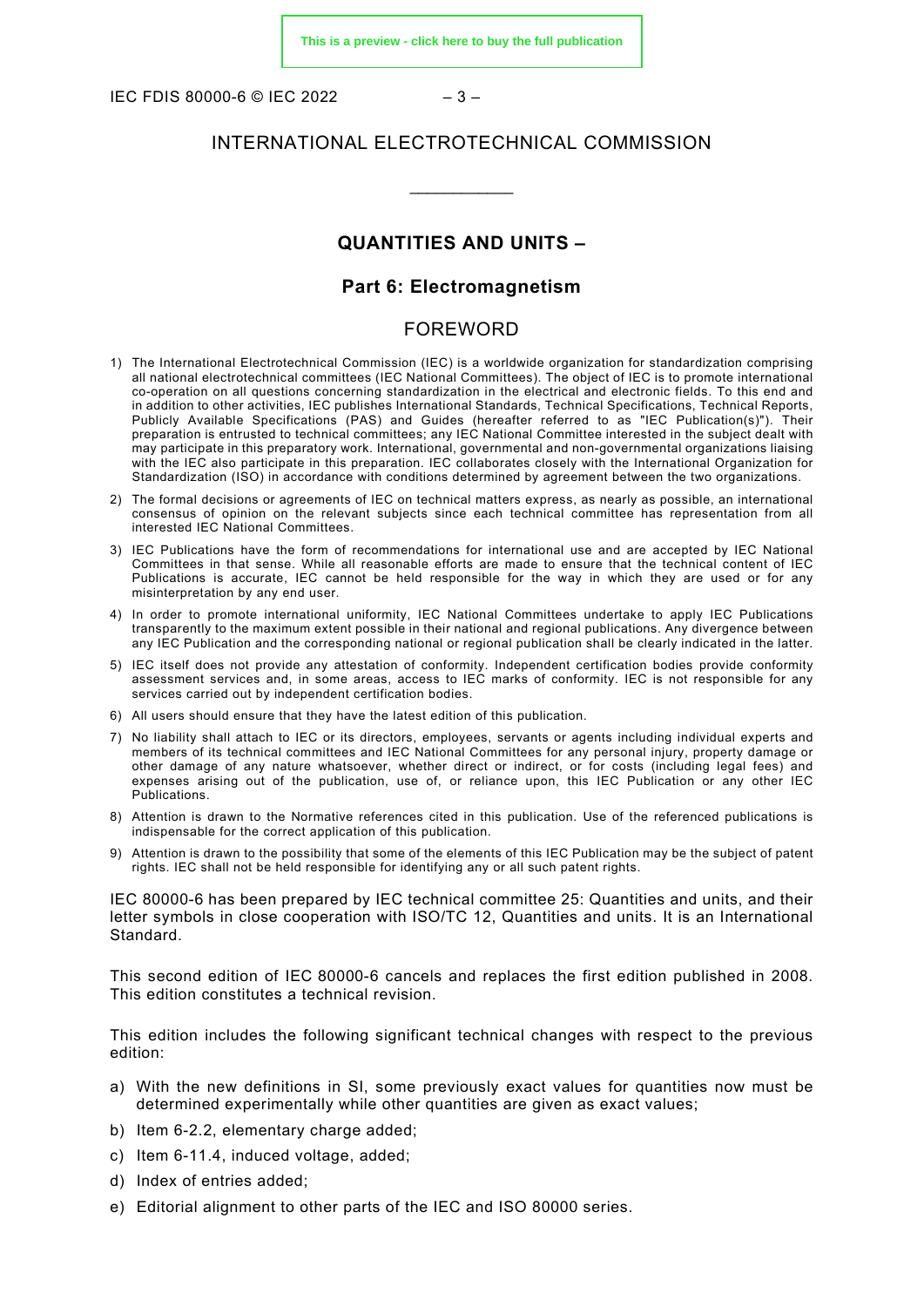– 4 – IEC FDIS 80000-6 © IEC 2022

The text of this International Standard is based on the following documents:

| Draft      | Report on voting |
|------------|------------------|
| 25/XX/FDIS | 25/XX/RVD        |

Full information on the voting for its approval can be found in the report on voting indicated in the above table.

The language used for the development of this International Standard is English.

IEC 80000 consists of the following parts, under the general title *Quantities and units*:

- *1) Part 6: Electromagnetism*
- *2) Part 13: Information science and technology*
- *3) Part 15: Logarithmic and related quantities, and their units*
- *4) Part 16: Printing and writing rules*
- *5) Part 17: Time dependency*

The following parts are published by ISO:

- *1) Part 1: General*
- *2) Part 2: Mathematical signs and symbols to be used in the natural sciences and technology*
- *3) Part 3: Space and time*
- *4) Part 4: Mechanics*
- *5) Part 5: Thermodynamics*
- *6) Part 7: Light*
- *7) Part 8: Acoustics*
- *8) Part 9: Physical chemistry and molecular physics*
- *9) Part 10: Atomic and nuclear physics*
- *10) Part 11: Characteristic numbers*
- *11) Part 12: Condensed matter physics*

This document was drafted in accordance with ISO/IEC Directives, Part 2, and developed in accordance with ISO/IEC Directives, Part 1 and ISO/IEC Directives, IEC Supplement, available at www.iec.ch/members experts/refdocs. The main document types developed by IEC are described in greater detail at [www.iec.ch/publications.](https://www.iec.ch/publications)

The committee has decided that the contents of this document will remain unchanged until the stability date indicated on the IEC website under [webstore.iec.ch](https://webstore.iec.ch/?ref=menu) in the data related to the specific document. At this date, the document will be

- reconfirmed,
- withdrawn,
- replaced by a revised edition, or
- amended.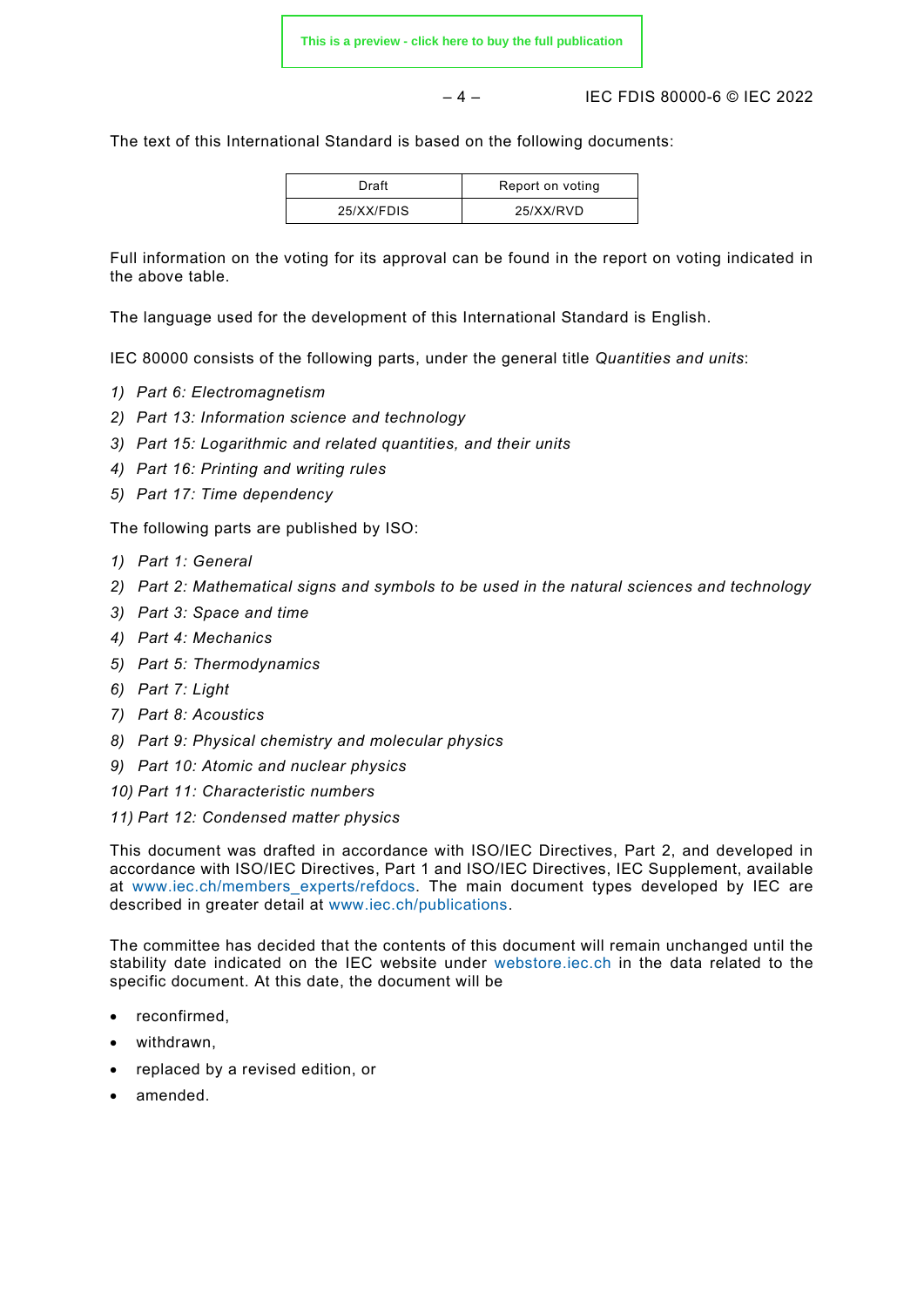<span id="page-5-0"></span>IEC FDIS 80000-6 © IEC 2022 – 5 –

#### INTRODUCTION

#### <span id="page-5-1"></span>**0.1 Tables of quantities**

The names in English of the most important quantities within the field of this document are given together with their symbols and, in most cases, their definitions. The definitions are given for identification of the quantities in the International System of Quantities (ISQ), listed in Table 1; they are not intended to be complete.

The scalar, vectorial or tensorial character of quantities is pointed out, especially when this is needed for the definitions.

In most cases, only one name and only one symbol for the quantity are given; where two or more names or two or more symbols are given for one quantity and no special distinction is made, they are on an equal footing. When two types of italic letters exist (for example as with ϑ and *θ*; *φ* and φ; *a* and *a*; *g* and *g*) only one of these is given. This does not mean that the other is not equally acceptable. It is recommended that such variants should not be given different meanings. A symbol within parenthesis implies that it is an alternative symbol, to be used when, in a particular context, the main symbol is in use with a different meaning.

#### <span id="page-5-2"></span>**0.2 Units**

#### <span id="page-5-3"></span>**0.2.1 General**

The names of units for the corresponding quantities are given together with the international symbols and the definitions. These unit names are language-dependent, but the symbols are international and the same in all languages. For further information, see the SI Brochure (9th edition 2019) from BIPM and ISO 80000-1.

The units are arranged in the following way:

- a) The base SI units are given first. The SI units have been adopted by the General Conference on Weights and Measures (Conférence Générale des Poids et Mesures, CGPM). The use of base SI units, and their decimal multiples and submultiples formed with the SI prefixes are recommended, although the decimal multiples and submultiples are not explicitly mentioned. The order of the units is kg, m, s, A, K, mol, cd.
- b) Some non-SI units are then given, being those accepted by the International Committee for Weights and Measures (Comité International des Poids et Mesures, CIPM), or by the International Organization of Legal Metrology (Organisation Internationale de Métrologie Légale, OIML), or by ISO and IEC, for use with the SI.
- c) Non-SI units that are not recommended are given only in annexes in some parts of ISO 80000 and IEC 80000. These annexes are informative, in the first place for the conversion factors, and are not integral parts of the standard. These deprecated units are arranged in two groups:
	- 1) units in the CGS system with special names, see Annex A;
	- 2) units based on the foot, pound, and some other related units.

#### <span id="page-5-4"></span>**0.2.2 Remark on units for quantities of dimension one, or dimensionless quantities**

The coherent unit for any quantity of dimension one, also called a dimensionless quantity, is the number one, symbol 1. When the value of such a quantity is expressed, the unit symbol 1 is generally not written out explicitly.

EXAMPLE

Refractive index *n* = 1,53 × 1 = 1,53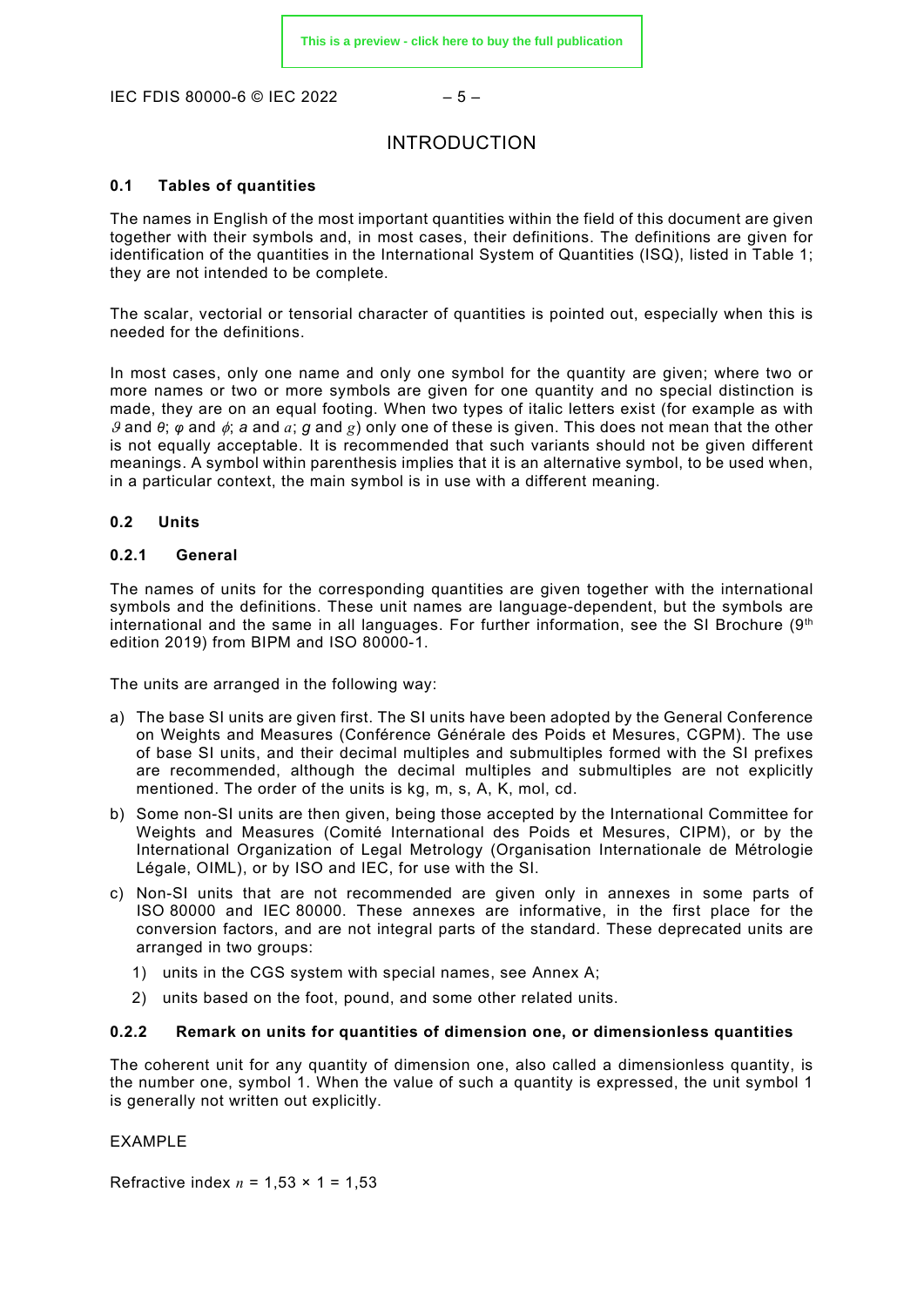– 6 – IEC FDIS 80000-6 © IEC 2022

Prefixes shall not be used to form multiples or submultiples of this unit. Instead of prefixes, powers of 10 are recommended.

#### EXAMPLE

Reynolds number  $Re = 1,32 \times 10^3$ 

Considering that plane angle is generally expressed as the ratio of two lengths and solid angle as the ratio of two areas, in 1995 the CGPM specified that, in the SI, the radian, symbol rad, and steradian, symbol sr, are dimensionless derived units. This implies that the quantities plane angle and solid angle are considered as derived quantities of dimension one. The units radian and steradian are thus equal to one; they may either be omitted, or they may be used in expressions for derived units to facilitate distinction between quantities of different kinds, but having the same dimension.

#### <span id="page-6-0"></span>**0.3 Numerical statements in this document**

The sign = is used to denote "is exactly equal to" and the sign  $\approx$  is used to denote "is approximately equal to".

Numerical values of physical quantities that have been experimentally determined always have an associated measurement uncertainty. This uncertainty should always be specified. In this document, the magnitude of the uncertainty is represented as in the following example.

#### EXAMPLE

*l* = 2,347 82(32) m

In this example,  $l = a(b)$  m, the numerical value of the uncertainty *b* indicated in parentheses is assumed to apply to the last (and least significant) digits of the numerical value *a* of the length *l*. This notation is used when *b* represents one standard uncertainty (estimated standard deviation) in the last digits of *a*. The numerical example given above can be interpreted to mean that the best estimate of the numerical value of the length *l*, when *l* is expressed in the unit metre, is 2,347 82 and that the unknown value of *l* is believed to lie between (2,347 82 −0,000 32) m and (2,347 82 +0,000 32) m with a probability determined by the standard uncertainty 0,000 32 m and the probability distribution of the values of *l*.

#### <span id="page-6-1"></span>**0.4 Special remarks**

#### <span id="page-6-2"></span>**0.4.1 General**

The items given in IEC 80000-6 are generally in conformity with the International Electrotechnical Vocabulary (IEV), especially IEC 60050-121 and IEC 60050-131. For each quantity, the reference to IEV is given in the form: "See IEC 60050-121:20XX, 121-xx-xxx.".

The font used for text is sans serif; that used for quantities is serif.

#### <span id="page-6-3"></span>**0.4.2 System of quantities**

For electromagnetism, several different systems of quantities have been developed and used depending on the number and the choice of base quantities on which the system is based. However, in electromagnetism and electrical engineering, only the International System of Quantities, ISQ, and the associated International System of Units, SI, are acknowledged and are reflected in the standards of ISO and IEC. The SI has seven base units, among them are the kilogram  $(kq)$ , the metre  $(m)$ , the second  $(s)$ , and the ampere  $(A)$ .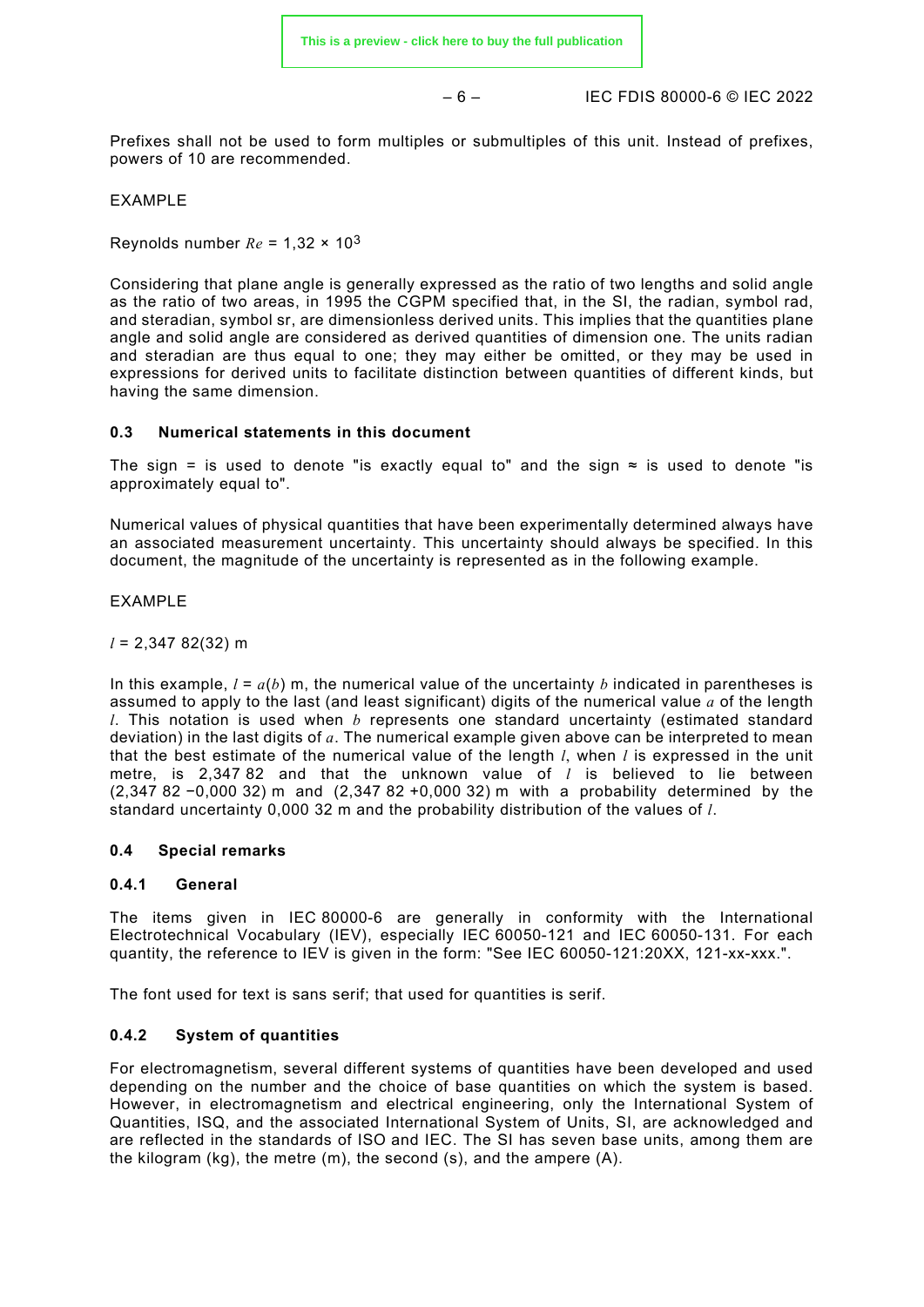IEC FDIS 80000-6 © IEC 2022 – 7 –

#### <span id="page-7-0"></span>**0.4.3 Sinusoidal quantities**

For quantities that vary sinusoidally with time, and for their complex representations, the IEC has standardized two ways to build symbols. Capital and lowercase letters are generally used for electric current (item 6-1) and for voltage (item 6-11.3), and additional symbols for other quantities. These are given in IEC 60027-1.

#### EXAMPLE 1

The sinusoidal variation with time of an electric current (item 6-1) can be expressed in real representation as

$$
i = \sqrt{2} I \cos(\omega t - \varphi)
$$

and its complex representation (termed phasor) is expressed as

$$
i=I\,\text{e}^{-\text{j}\varphi}
$$

where *i* is the instantaneous value of the current, *I*, is its root-mean-square (RMS) value (see [0.4.4\)](#page-7-1), ( $\omega t - \varphi$ ) is the phase,  $\varphi$  is the initial phase, and j is the imaginary unit (j<sup>2</sup> = -1), in mathematics often denoted by i.

#### EXAMPLE 2

The sinusoidal variation with time of a magnetic flux (item 6-22.1) can be expressed in real representation as

$$
\Phi = \widehat{\Phi} \cos(\omega t - \phi) = \sqrt{2} \Phi_{\text{eff}} \cos(\omega t - \phi)
$$

where  $\Phi$  is the instantaneous value of the flux,  $\hat{\Phi}$  is its peak value and  $\Phi_{\text{eff}}$  is its RMS value.

#### <span id="page-7-1"></span>**0.4.4 Root-mean-square value, RMS value**

For a time-depending quantity *a*, the positive square root of the mean value of the square of the quantity taken over a given time interval is called root-mean-square value, i.e.

$$
\sqrt{\frac{1}{T}\int_{0}^{T} a^2 dt}
$$

The root-mean-square value of a periodic quantity is usually taken over an integration interval, the range of which is the period multiplied by a natural number. For a sinusoidal quantity  $a(t) = \hat{A} \cos(\omega t + \varphi)$ , the root-mean-square value is  $\hat{A}/\sqrt{2}$ .

The root-mean-square value of a quantity may be denoted by adding one of the subscripts "eff" or "RMS" to the symbol of the quantity. In electrical technology, the root-mean-square values of electric current *i*(*t*) and voltage *u*(*t*) are usually denoted *I* and *U*, respectively.